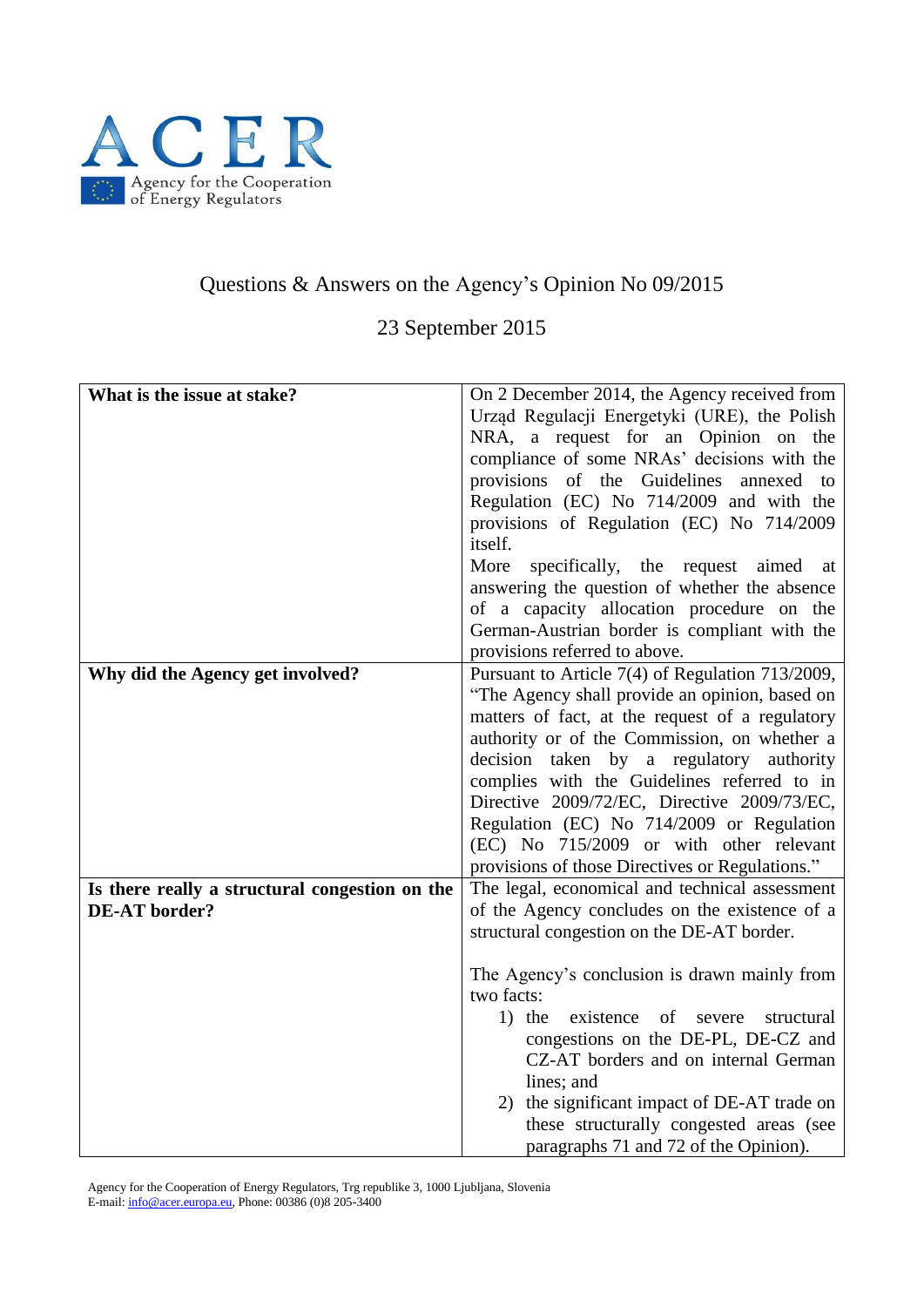|                                                                                                                                                                        | Therefore, the DE-AT border can carry the DE-<br>AT cross-border exchanges and the resulting<br>physical flows only at the expense of significant<br>limitations of the available cross-border capacity<br>and international trade on other interconnectors,<br>as well as of remedial actions due to congestions<br>internal<br>interconnectors<br>and<br>network<br>on<br>elements.                                                                                                                            |
|------------------------------------------------------------------------------------------------------------------------------------------------------------------------|------------------------------------------------------------------------------------------------------------------------------------------------------------------------------------------------------------------------------------------------------------------------------------------------------------------------------------------------------------------------------------------------------------------------------------------------------------------------------------------------------------------|
|                                                                                                                                                                        | The DE-AT interconnection should therefore be.<br>considered as usually and structurally congested<br>pursuant to Article $2(2)(c)$ of Regulation (EC)<br>No 714/2009 and points 1.2 and 1.4 of the<br>Guidelines annexed to Regulation (EC) No<br>714/2009.                                                                                                                                                                                                                                                     |
|                                                                                                                                                                        | In the Agency's view, the existence of a<br>structural congestion on the DE-AT border<br>requires the implementation of a coordinated<br>capacity allocation procedure on the DE-AT<br>border pursuant to Article 16(1) of Regulation<br>(EC) No 714/2009 and points 1.2, 1.4 and 3.1 of<br>the Guidelines annexed to this Regulation.                                                                                                                                                                           |
| Is it the implementation of a coordinated<br>capacity allocation procedure on the DE-AT<br>border the only possible remedy?                                            | In the Agency's view, a coordinated capacity<br>allocation procedure is the only remedy able to<br>ensure, in the short term, compliance with the<br>principles set out in Regulation (EC) No<br>714/2009 and its Guidelines (transparency, non-<br>discriminatory and market-based congestion<br>management procedures which give efficient<br>economic signals to market participants and the<br>transmission system operators involved).                                                                      |
|                                                                                                                                                                        | In the Agency's view, other<br>short-term<br>alternative measures (virtual phase shifter<br>agreement, redispatching, the<br>flow-based<br>method with Security Oriented<br>Option),<br>regardless of possible further improvements, do<br>not satisfy the same principles                                                                                                                                                                                                                                       |
| Will the implementation of a coordinated<br>capacity allocation procedure on the DE-AT<br>border be effective to address the congestion<br>problems in the CEE region? | The<br>firmly believes<br>Agency<br>that<br>the<br>implementation of a coordinated capacity<br>allocation<br>procedure<br>will<br>contribute<br>to<br>improving the situation in the CEE region and<br>help the Internal Energy Market progress. This<br>improvement should be particularly significant<br>coordinated<br>flow-based<br>once<br>$\mathbf{a}$<br>capacity<br>allocation methodology is introduced, as all the<br>transit flows induced by the DE-AT border will<br>finally be taken into account. |